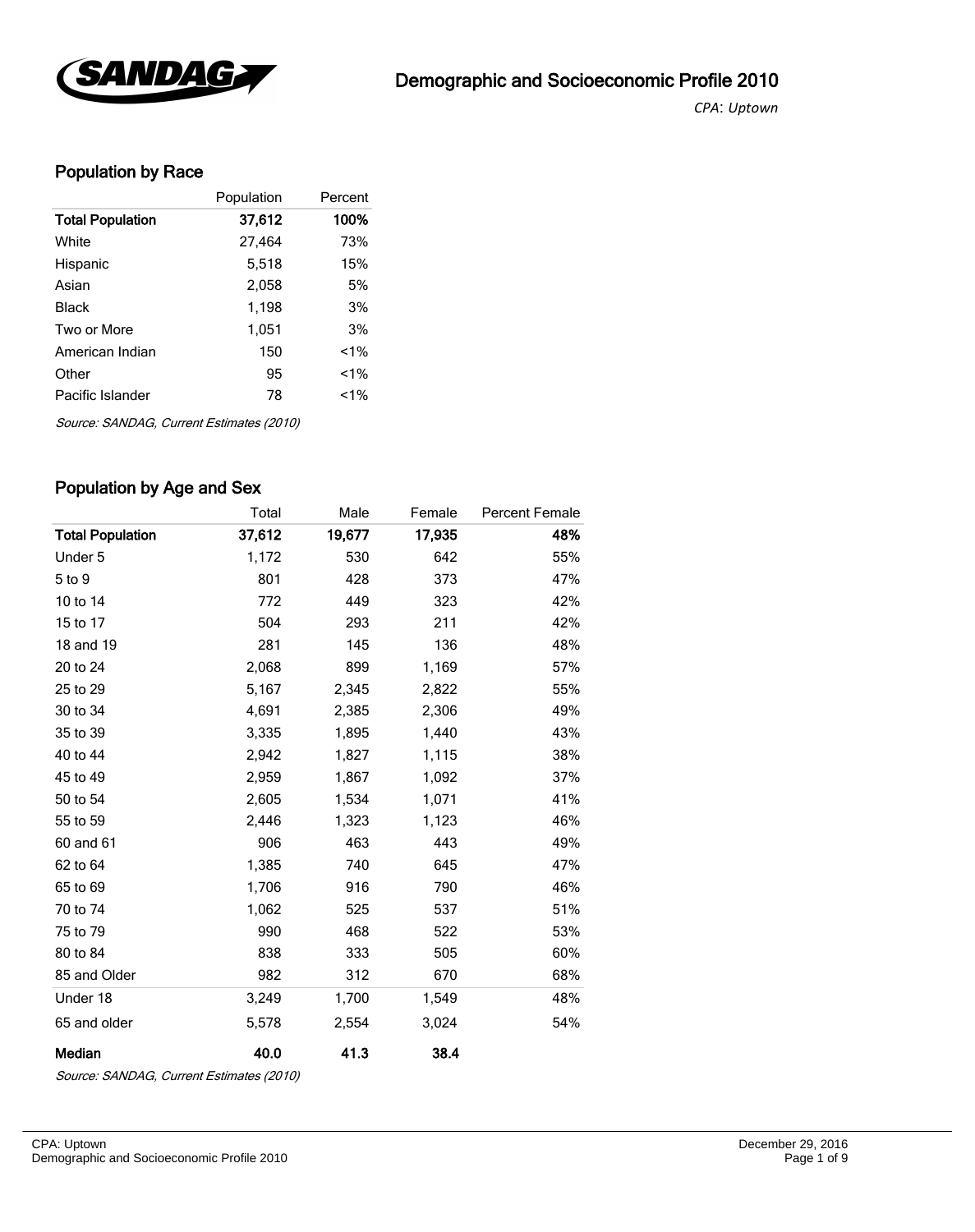#### Population by Marital Status

#### Pop. by Household / Group Quarters Status

|                                  | Number | Percent |                                          | Number | Percent |
|----------------------------------|--------|---------|------------------------------------------|--------|---------|
| Total population age 15 and over | 34.867 | 100%    | <b>Total population</b>                  | 37,612 | 100%    |
| Never Married                    | 16.883 | 48%     | Household                                | 35,879 | 95%     |
| Married, excluding separated     | 10.361 | 30%     | Group Quarters - Other                   | 1.733  | 5%      |
| Separated                        | 408    | $1\%$   | Group Quarters - College                 | 0      | 0%      |
| Widowed                          | 1.769  | 5%      | <b>Group Quarters - Military</b>         | 0      | $0\%$   |
| <b>Divorced</b>                  | 5,446  | 16%     | Source: SANDAG, Current Estimates (2010) |        |         |

Source: SANDAG, constructed from U.S. Census

Bureau's American Community Survey 2010 5-year file, Table B12001

#### Population by Age and Race

|                   |        |          |        |              | American |       | Pacific  |                | Two or                  |
|-------------------|--------|----------|--------|--------------|----------|-------|----------|----------------|-------------------------|
|                   | Total  | Hispanic | White  | <b>Black</b> | Indian   | Asian | Islander | Other          | More                    |
| <b>Total Pop.</b> | 37,612 | 5,518    | 27,464 | 1,198        | 150      | 2,058 | 78       | 95             | 1,051                   |
| Under 5           | 1,172  | 318      | 673    | 16           | 5        | 61    | 3        | $\overline{c}$ | 94                      |
| 5 to 9            | 801    | 198      | 465    | 12           | 3        | 41    |          | 14             | 67                      |
| 10 to 14          | 772    | 183      | 481    | 27           | 3        | 31    |          | 3              | 43                      |
| 15 to 17          | 504    | 119      | 295    | 38           | 2        | 15    |          | 1              | 33                      |
| 18 and 19         | 281    | 90       | 159    | 10           | 2        | 4     | 2        | 1              | 13                      |
| 20 to 24          | 2,068  | 398      | 1,347  | 65           | 12       | 125   | 12       | 6              | 103                     |
| 25 to 29          | 5,167  | 940      | 3,526  | 119          | 22       | 359   | 7        | 20             | 174                     |
| 30 to 34          | 4,691  | 754      | 3,151  | 128          | 13       | 442   | 6        | 15             | 182                     |
| 35 to 39          | 3,335  | 512      | 2,265  | 125          | 14       | 313   | 9        | 14             | 83                      |
| 40 to 44          | 2,942  | 444      | 2,122  | 122          | 14       | 159   | 3        | 3              | 75                      |
| 45 to 49          | 2,959  | 398      | 2,215  | 157          | 13       | 110   | 13       | 5              | 48                      |
| 50 to 54          | 2,605  | 295      | 2,041  | 133          | 12       | 75    | 5        | $\overline{c}$ | 42                      |
| 55 to 59          | 2,446  | 225      | 2,006  | 82           | 13       | 68    | 6        | 4              | 42                      |
| 60 and 61         | 906    | 65       | 787    | 27           | 4        | 15    | 0        | 0              | 8                       |
| 62 to 64          | 1,385  | 98       | 1,198  | 39           | 6        | 31    | 3        | $\overline{c}$ | 8                       |
| 65 to 69          | 1,706  | 139      | 1,446  | 40           | 3        | 56    | 4        | 1              | 17                      |
| 70 to 74          | 1,062  | 88       | 901    | 16           | 2        | 50    |          | 0              | 4                       |
| 75 to 79          | 990    | 99       | 825    | 9            | 3        | 47    |          | 0              | 6                       |
| 80 to 84          | 838    | 79       | 706    | 14           | 3        | 31    | 0        | 0              | 5                       |
| 85 and Older      | 982    | 76       | 855    | 19           | 1        | 25    | 0        | 2              | $\overline{\mathbf{4}}$ |
| Under 18          | 3,249  | 818      | 1,914  | 93           | 13       | 148   | 6        | 20             | 237                     |
| 65 and older      | 5,578  | 481      | 4,733  | 98           | 12       | 209   | 6        | 3              | 36                      |
| Median            |        | 33.4     | 43.2   | 42.4         | 39.6     | 34.4  | 38.3     | 30.2           | 30.0                    |

Source: SANDAG, Current Estimates (2010)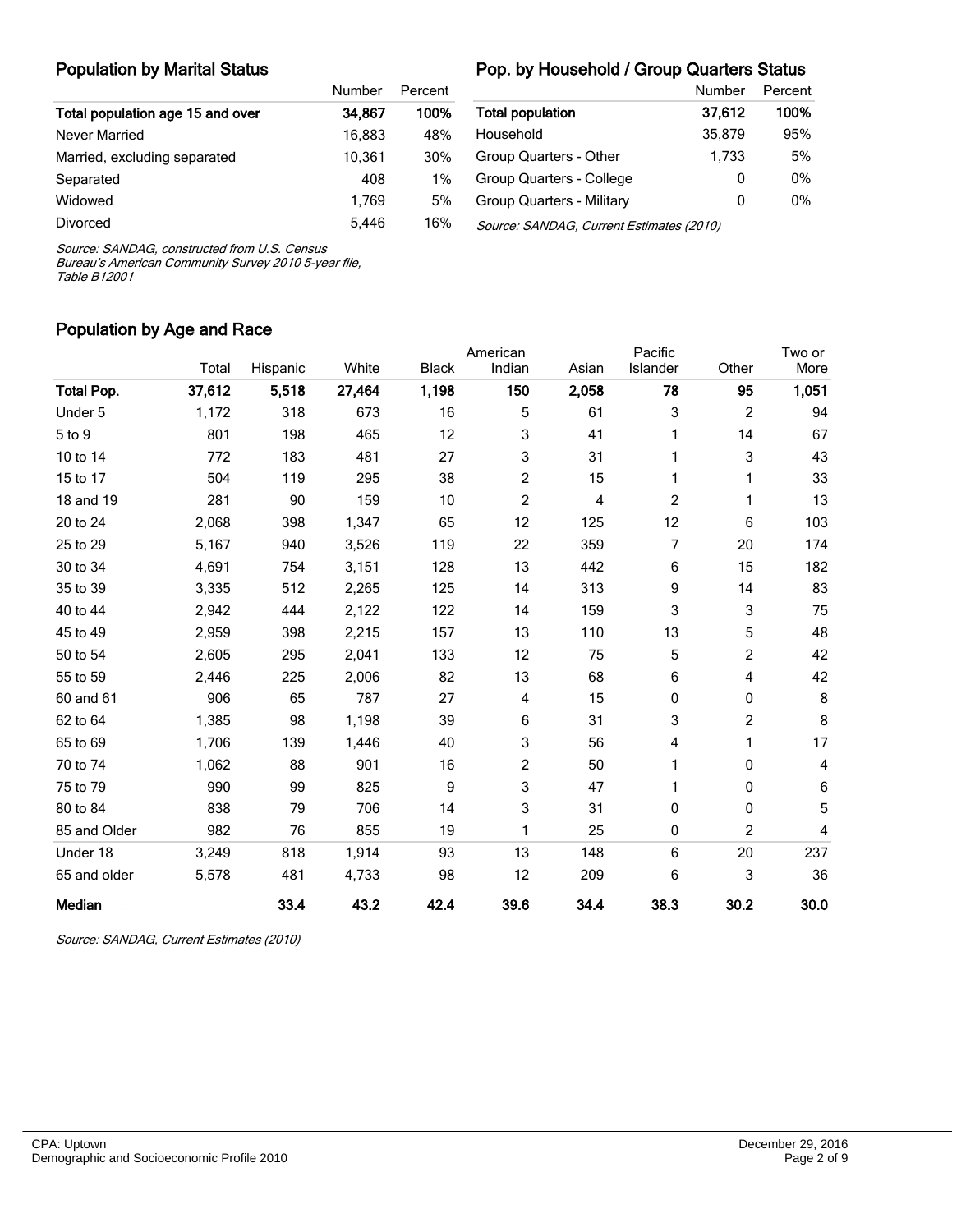#### Language Spoken at Home and Ability to Speak English

|                                          | Number | Percent |
|------------------------------------------|--------|---------|
| Total populatioin age 5 and over         | 36,440 | 100%    |
| Speak Only English                       | 29,339 | 81%     |
| Speak Spanish:                           | 3.348  | 9%      |
| Speak English "well" or "very well"      | 2.952  | 8%      |
| Speak English "not well" or "not at all" | 396    | $1\%$   |
| Speak Asian/Pacific Island language:     | 1.160  | 3%      |
| Speak English "well" or "very well"      | 943    | 3%      |
| Speak English "not well" or "not at all" | 217    | 1%      |
| Speak other language:                    | 2,593  | 7%      |
| Speak English "well" or "very well"      | 2.387  | 7%      |
| Speak English "not well" or "not at all" | 206    | $1\%$   |

Educational Attainment

|                                      | Number | Percent |
|--------------------------------------|--------|---------|
| Total population age 25 and older    | 32,014 | 100%    |
| Less than 9th grade                  | 637    | 2%      |
| 9th through 12th grade, no diploma   | 1,009  | 3%      |
| High school grad (incl. equivalency) | 3,780  | 12%     |
| Some college, no degree              | 6,447  | 20%     |
| Associate degree                     | 2.484  | 8%      |
| Bachelor's degree                    | 10.295 | 32%     |
| Master's degree                      | 3,949  | 12%     |
| Professional school degree           | 1,984  | 6%      |
| Doctorate degree                     | 1.429  | 4%      |

Source: SANDAG, constructed from U.S. Census Bureau's American Community Survey 2010 5-year file, Table B16004

Source: SANDAG, constructed from U.S. Census Bureau's American Community Survey 2010 5-year file, Table B15002

| <b>School Enrollment</b>         | Total  |         |        | <b>Public School</b> | <b>Private School</b> |         |
|----------------------------------|--------|---------|--------|----------------------|-----------------------|---------|
|                                  | Number | Percent | Number | Percent              | Number                | Percent |
| Total population age 3 and older | 36,826 | 100%    |        | ---                  |                       |         |
| Enrolled in school               | 6.198  | 17%     | 4.367  | 12%                  | 1.831                 | 5%      |
| Nursery / Preschool              | 300    | 5%      | 57     | $1\%$                | 243                   | 13%     |
| Kindergarten to grade 4          | 714    | 12%     | 520    | 12%                  | 194                   | 11%     |
| Grade 5 to grade 8               | 508    | 8%      | 400    | 9%                   | 108                   | 6%      |
| Grade 9 to grade 12              | 445    | 7%      | 423    | 10%                  | 22                    | $1\%$   |
| College, undergraduate           | 2,460  | 40%     | 2.017  | 46%                  | 443                   | 24%     |
| Graduate or Professional school  | 1.771  | 29%     | 950    | 22%                  | 821                   | 45%     |
| Not enrolled in school           | 30.628 | 83%     |        |                      |                       |         |

Source: SANDAG, constructed from U.S. Census Bureau's American Community Survey 2010 5-year file, Table B14002

#### Households by Type and Presence of Children Under 18

|                                | <b>Total</b> |         | With Persons Under 18 |         | <b>Without Persons Under 18</b> |         |
|--------------------------------|--------------|---------|-----------------------|---------|---------------------------------|---------|
|                                | Number       | Percent | Number                | Percent | Number                          | Percent |
| <b>Total households</b>        | 21,275       | 100%    | 1,912                 | 100%    | 19,363                          | 100%    |
| <b>Family Households:</b>      | 5,954        | 28%     | 1,897                 | 99%     | 4,057                           | 21%     |
| Married couple family          | 4.747        | 22%     | 1.258                 | 66%     | 3.489                           | 18%     |
| Other family:                  | 1.207        | 6%      | 639                   | 33%     | 568                             | 3%      |
| Male householder, no wife      | 551          | 3%      | 210                   | 11%     | 341                             | 2%      |
| Female householder, no husband | 656          | 3%      | 429                   | 22%     | 227                             | 1%      |
| Nonfamily households:          | 15.321       | 72%     | 15                    | 1%      | 15,306                          | 79%     |
| Householder living alone       | 11.334       | 53%     |                       | ----    |                                 |         |
| Other nonfamily households     | 3.987        | 19%     |                       |         |                                 |         |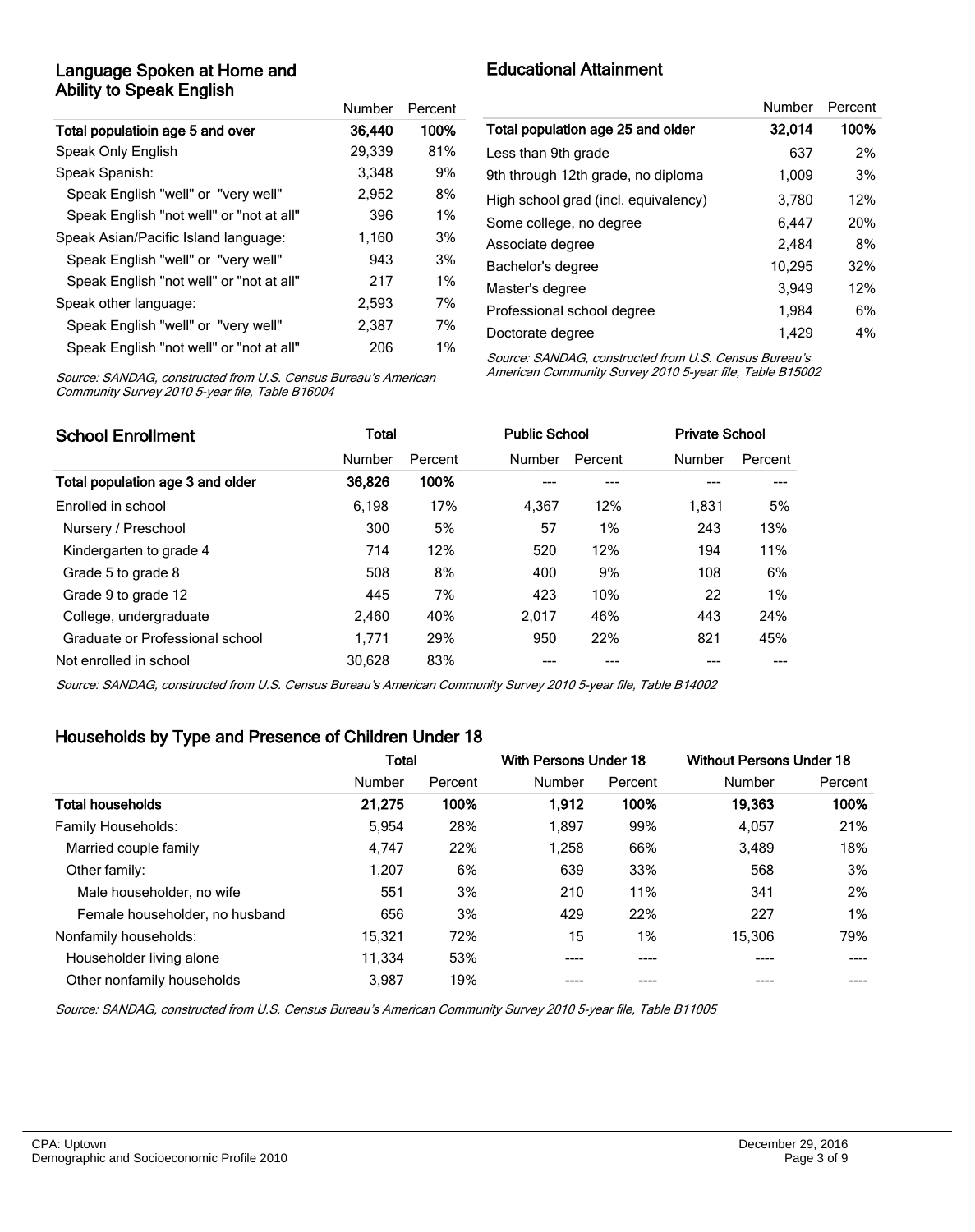## Housing Units by Type

|                            | Number | Percent | Occupied | Unoccupied | Vacancy<br>Rate | Persons per<br>Household |
|----------------------------|--------|---------|----------|------------|-----------------|--------------------------|
| <b>Total Housing Units</b> | 22,998 | 100%    | 21275    | 1,723      | 7%              | 1.69                     |
| Single family (detached)   | 4,751  | 21%     | 4,467    | 284        | 6%              | 2.00                     |
| Single family (attached)   | 2,890  | 13%     | 2.715    | 175        | 6%              | 1.83                     |
| 2 to 4 units               | 3,232  | 14%     | 3.000    | 232        | 7%              | 1.65                     |
| 5 to 9 units               | 2.645  | 12%     | 2,422    | 223        | 8%              | 1.54                     |
| 10 or more units           | 9.480  | 41%     | 8.671    | 809        | 9%              | 1.53                     |
| Mobile home and Other      | 0      | 0%      | 0        | 0          | 0%              | 0.00                     |

Source: SANDAG, constructed from U.S. Census Bureau's American Community Survey 2010 5-year file, Table B25024

| <b>Housing Value</b>              |               |         | <b>Year Structure Built</b>                                                                                       |        |         |  |  |
|-----------------------------------|---------------|---------|-------------------------------------------------------------------------------------------------------------------|--------|---------|--|--|
|                                   | <b>Number</b> | Percent |                                                                                                                   | Number | Percent |  |  |
| <b>Total Owner-Occupied Units</b> | 7.321         | 100%    | <b>Total Housing units</b>                                                                                        | 22,998 | 100%    |  |  |
| Less than \$150,000               | 262           | 4%      | 2005 or Later                                                                                                     | 489    | 2%      |  |  |
| \$150,000 to \$199,999            | 122           | 2%      | 2000 to 2004                                                                                                      | 806    | 4%      |  |  |
| \$200,000 to \$249.999            | 302           | 4%      | 1990 to 1999                                                                                                      | 1.291  | 6%      |  |  |
| \$250,000 to \$299,999            | 177           | 2%      | 1980 to 1989                                                                                                      | 2,608  | 11%     |  |  |
| \$300,000 to \$399,999            | 780           | 11%     | 1970 to 1979                                                                                                      | 4.155  | 18%     |  |  |
| \$400,000 to \$499.999            | 839           | 11%     | 1960 to 1969                                                                                                      | 3,063  | 13%     |  |  |
| \$500,000 to \$749,999            | 1.871         | 26%     | 1950 to 1959                                                                                                      | 2,666  | 12%     |  |  |
| \$750,000 to \$999,999            | 1,688         | 23%     | 1940 to 1949                                                                                                      | 1.548  | 7%      |  |  |
| \$1,000,000 or more               | 1.280         | 17%     | 1939 or earlier                                                                                                   | 6.372  | 28%     |  |  |
| <b>Median Value</b>               | \$659,085     |         | Source: SANDAG, constructed from U.S. Census Bureau's<br>American Community Survey 2010 5-year file, Table B25034 |        |         |  |  |

Source: SANDAG, constructed from U.S. Census Bureau's

American Community Survey 2010 5-year file, Table B25075

#### Housing Units by Tenure and Occupants per Room

|                                        | Total  |         | <b>Renter Occupied</b> |         | <b>Owner Occupied</b> |         |
|----------------------------------------|--------|---------|------------------------|---------|-----------------------|---------|
|                                        | Number | Percent | Number                 | Percent | Number                | Percent |
| Total occupied housing units           | 21.275 | 100%    | 13.954                 | 100%    | 7.321                 | 100%    |
| 1.00 occupant housing per room or less | 20.968 | 99%     | 13.672                 | 98%     | 7.296                 | 100%    |
| 1.01 to 1.50 occupants per room        | 89     | $< 1\%$ | 87                     | $1\%$   |                       | $< 1\%$ |
| 1.51 to 2.00 occupants per room        | 216    | $1\%$   | 195                    | $1\%$   | 21                    | $< 1\%$ |
| 2.01 or more occupants per room        |        | $< 1\%$ | 0                      | 0%      |                       | $< 1\%$ |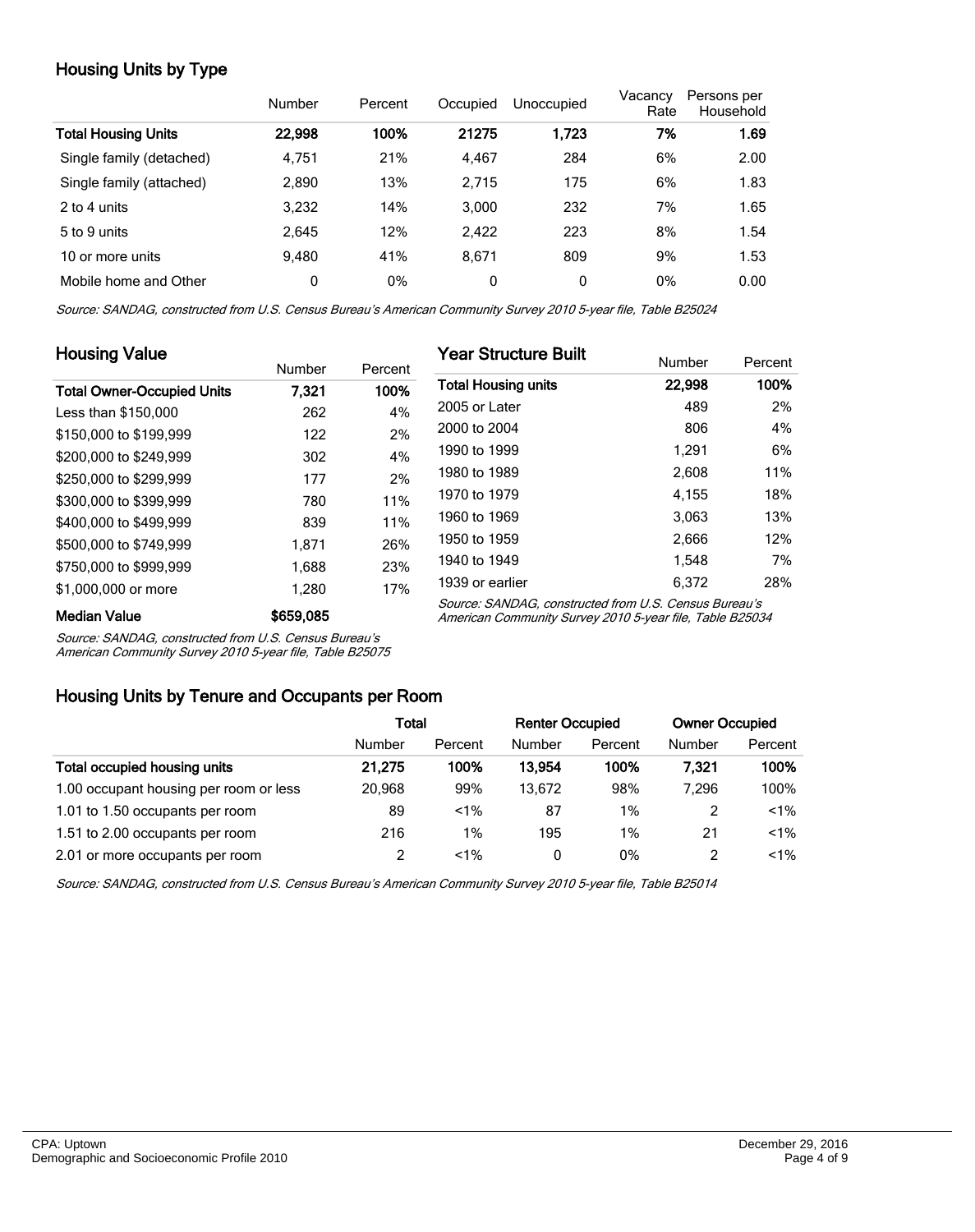#### Contract Rent

Renter Occupied Housing

| Units                | Number  | Percent |   |
|----------------------|---------|---------|---|
| <b>Total Units</b>   | 13,954  | 100%    |   |
| Less than \$500      | 743     | 5%      |   |
| \$500 to \$599       | 260     | 2%      |   |
| \$600 to \$699       | 354     | 3%      |   |
| \$700 to \$799       | 1,223   | 9%      |   |
| \$800 to \$899       | 2,013   | 14%     |   |
| \$900 to \$999       | 1,945   | 14%     |   |
| \$1,000 to \$1,249   | 2,691   | 19%     | Į |
| \$1,250 to \$1,499   | 2,102   | 15%     |   |
| \$1,500 to \$1,999   | 1,917   | 14%     |   |
| \$2,000 or more      | 442     | 3%      |   |
| No cash rent         | 264     | 2%      |   |
| Median contract rent | \$1,043 |         |   |

## Gross Rent as a Percentage of Household Income

| <b>Renter Occupied Housing</b><br>Units               | Number | Percent |
|-------------------------------------------------------|--------|---------|
| <b>Total Units</b>                                    | 13,954 | 100%    |
| Less than 20 percent                                  | 3.241  | 23%     |
| 20.0 to 24.9 percent                                  | 2.225  | 16%     |
| 25.0 to 29.9 percent                                  | 1.748  | 13%     |
| 30.0 to 34.9 percent                                  | 1,375  | 10%     |
| 35.0 to 39.9 percent                                  | 887    | 6%      |
| 40.0 to 49.9 percent                                  | 1.312  | 9%      |
| 50.0 percent or more                                  | 2,718  | 19%     |
| Not computed                                          | 448    | 3%      |
| Source: SANDAC, constructed from U.S. Cansus Burgau's |        |         |

Source: SANDAG, constructed from U.S. Cens American Community Survey 2010 5-year file, Table B25070

Source: SANDAG, constructed from U.S. Census

Bureau's American Community Survey 2010 5-year file, Table B25056

#### Vehicle Availability

| Occupied Housing Units    | <b>Number</b> | Percent |
|---------------------------|---------------|---------|
| <b>Total Availability</b> | 21,275        | 100%    |
| No vehicle                | 2,111         | 10%     |
| 1 vehicle                 | 11.330        | 53%     |
| 2 vehicles                | 6,311         | 30%     |
| 3 vehicles                | 1,256         | 6%      |
| 4 or more vehicles        | 267           | 1%      |

Source: SANDAG, constructed from U.S. Census Bureau's American Community Survey 2010 5-year file, Table B25044

#### Place of Work

| Workers age 16 and older           | Number Percent |       |
|------------------------------------|----------------|-------|
| <b>Total Workers</b>               | 22,909         | 100%  |
| Worked in state of residence       | 22.796         | 100%  |
| Worked in county of residence      | 22.448         | 98%   |
| Worked outside county of residence | 348            | 2%    |
| Worked outside state of residence  | 113            | $1\%$ |

Source: SANDAG, constructed from U.S. Census Bureau's American Community Survey 2010 5-year file, Table B08007

### Employment Status **Employment Status Male Employment Status Male Employment Status Male Employment Status** Total Percent Number Percent Number Percent Population age 16 and older 34,781 100% 18,208 52% 16,573 48% In labor force 24,108 69% 13,285 55% 10,823 45% Armed forces 23% 327 1% 251 77% 76 23% Civilian (employed) 22,133 92% 11,940 54% 10,193 46% Civilian (unemployed) 1,648 7% 1,094 66% 554 34% Not in labor force  $10,673$   $31\%$   $4,923$   $46\%$   $5,750$   $54\%$ Pct. of civilian labor force unemployed 6.9% 8.4% 8.4% 5.2%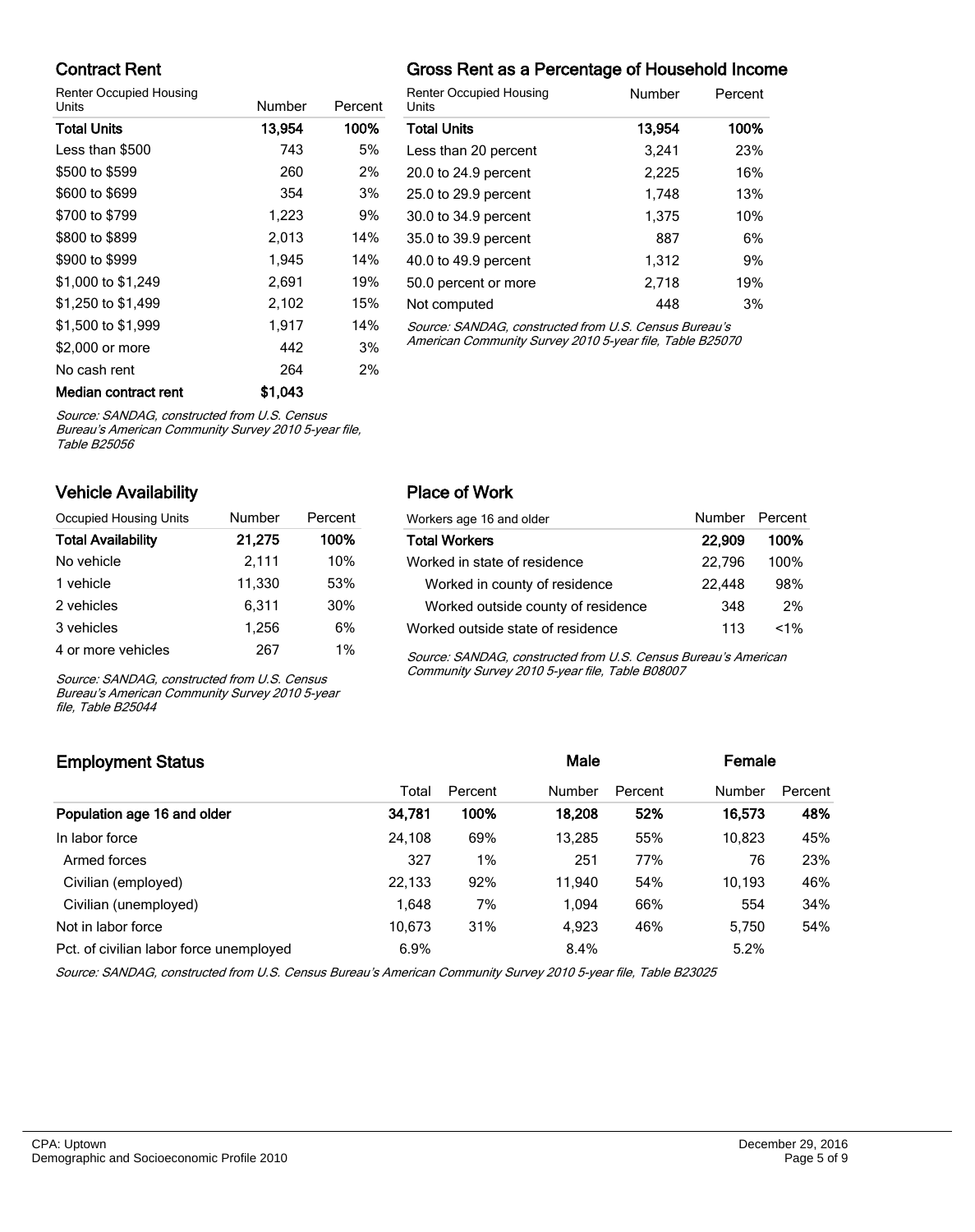#### Means of Transportation to Work

| Workers age 16 and older      | Number | Percent |
|-------------------------------|--------|---------|
| <b>Total Workers</b>          | 22,909 | 100%    |
| Car, truck or van:            | 18,258 | 80%     |
| Drove Alone                   | 16,900 | 74%     |
| Carpooled                     | 1,358  | 6%      |
| <b>Public Transportation:</b> | 978    | 4%      |
| Bus                           | 939    | 4%      |
| Trolley / Streetcar           | 17     | <1%     |
| Railroad                      | 0      | 0%      |
| Other public transportation   | 22     | <1%     |
| Motorcycle                    | 101    | $< 1\%$ |
| <b>Bicycle</b>                | 384    | 2%      |
| Walked                        | 1,367  | 6%      |
| Other means                   | 255    | $1\%$   |
| Worked at home                | 1,566  | 7%      |

# Travel Time to Work

| Workers age 16 and older          | Number | Percent |
|-----------------------------------|--------|---------|
| <b>Total Workers</b>              | 22,909 | 100%    |
| Did not work at home              | 21,343 | 93%     |
| I ess than 10 minutes             | 3,674  | 16%     |
| 10 to 19 minutes                  | 8,359  | 36%     |
| 20 to 29 minutes                  | 5,051  | 22%     |
| 30 to 44 minutes                  | 2,912  | 13%     |
| 45 to 59 minutes                  | 667    | 3%      |
| 60 to 89 minutes                  | 332    | $1\%$   |
| 90 minutes or more                | 348    | 2%      |
| Worked at home                    | 1,566  | 7%      |
| Average time to work<br>(minutes) | 23     |         |

Source: SANDAG, constructed from U.S. Census Bureau's American Community Survey 2010 5-year file, Table B08303

Source: SANDAG, constructed from U.S. Census Bureau's American Community Survey 2010 5-year file, Table B08301

| Industry                                             |        |         |
|------------------------------------------------------|--------|---------|
| Employed cilivian population age 16 and older        | Number | Percent |
| Total employed civilian age 16+                      | 22,458 | 100%    |
| Agriculture, forestry, mining                        | 14     | $1\%$   |
| Utilities                                            | 147    | $1\%$   |
| Construction                                         | 729    | 3%      |
| Manufacturing                                        | 1,316  | 6%      |
| Wholesale trade                                      | 507    | 2%      |
| Retail trade                                         | 1,773  | 8%      |
| Transportation & warehousing                         | 544    | 2%      |
| Information & communications                         | 831    | 4%      |
| Finance, insurance, & real estate                    | 2,284  | 10%     |
| Professional, scientific, management, administration | 1,034  | 5%      |
| Educational, social, & health services               | 5,279  | 24%     |
| Art, entertainment, recreation, accommodations, food | 2,454  | 11%     |
| Other services                                       | 1,232  | 5%      |
| Public administration                                | 4,314  | 19%     |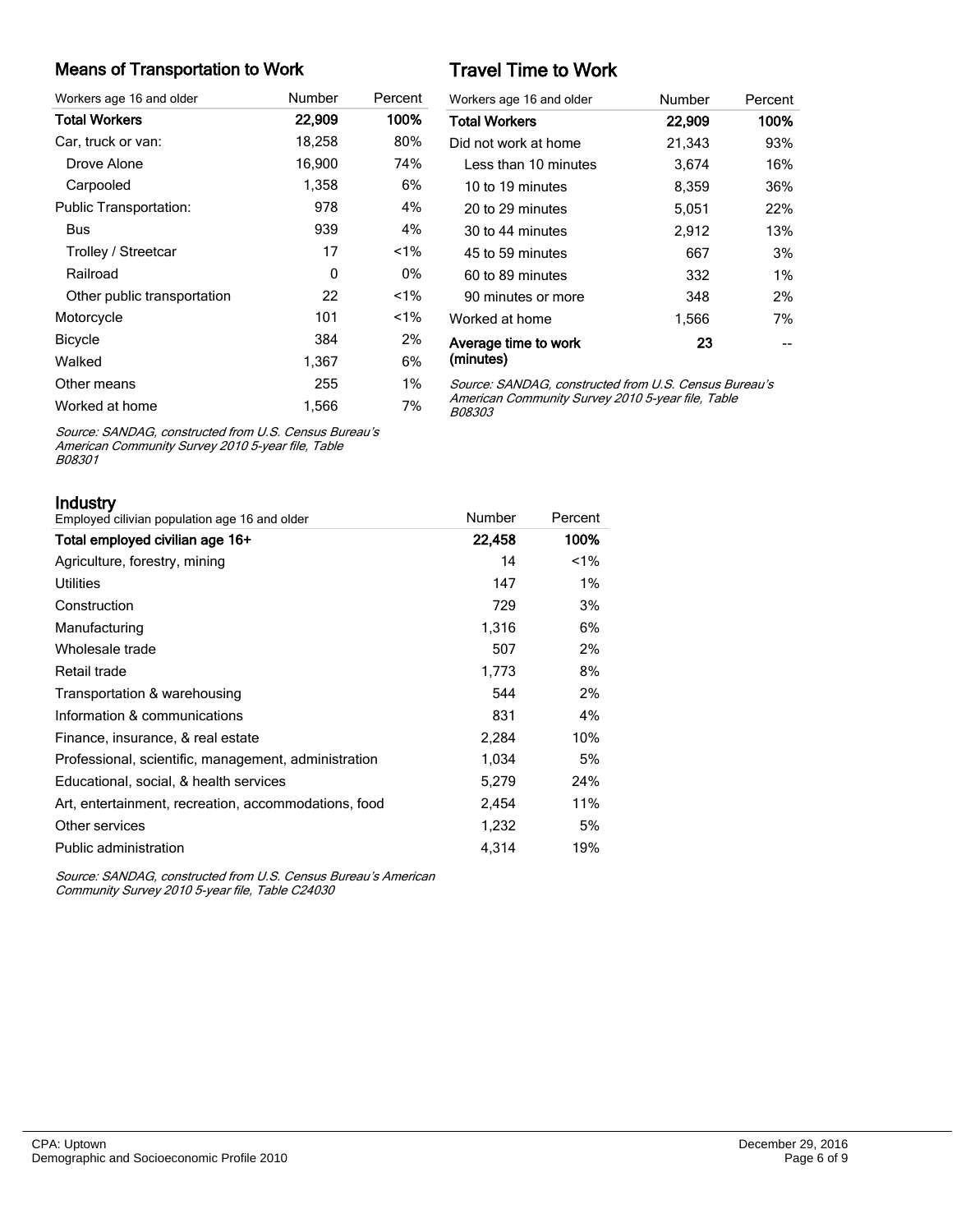#### **Occupation**

| Employed cilivian population age 16 and older | Number | Percent |
|-----------------------------------------------|--------|---------|
| Total employed civilian age 16+               | 22,458 | 100%    |
| Management, professional & related:           | 13,115 | 58%     |
| Management (incl. farm managers)              | 3,159  | 14%     |
| Business & financial                          | 1,702  | 8%      |
| Computer & mathematical                       | 781    | 3%      |
| Architecture & engineering                    | 774    | 3%      |
| Life, physical & social science               | 678    | 3%      |
| Community & social service                    | 648    | 3%      |
| Legal                                         | 1,015  | 5%      |
| Education, training, & library                | 1,782  | 8%      |
| Art, entertainment, sports & media            | 1,150  | 5%      |
| Healthcare practitioners                      | 1,426  | 6%      |
| Service:                                      | 2,910  | 13%     |
| Healthcare support                            | 180    | 1%      |
| Protective service                            | 261    | 1%      |
| Food preparation & serving                    | 1,366  | 6%      |
| Building & grounds cleaning / maintenance     | 287    | 1%      |
| Personal care & service                       | 816    | 4%      |
| Sales & office                                | 4,594  | 20%     |
| Farming, fishing & forestry                   | 14     | 1%      |
| Construction, extraction & maintenance        | 838    | 4%      |
| Production, transport & material moving       | 987    | 4%      |

Source: SANDAG, constructed from U.S. Census Bureau's American Community Survey 2010 5-year file, Table C24010

## Household Income

|                        | Number   | Percent |
|------------------------|----------|---------|
| Total Households       | 21,275   | 100%    |
| Less than \$15,000     | 2,286    | 11%     |
| \$15,000 to \$29,999   | 2,578    | 12%     |
| \$30,000 to \$44,999   | 3,739    | 18%     |
| \$45,000 to \$59,999   | 2.803    | 13%     |
| \$60,000 to \$74,999   | 2,007    | 9%      |
| \$75,000 to \$99.999   | 2.897    | 14%     |
| \$100,000 to \$124.999 | 1,521    | 7%      |
| \$125,000 to \$149.999 | 878      | 4%      |
| \$150,000 to \$199,999 | 1,165    | 5%      |
| \$200,000 or more      | 1.401    | 7%      |
| Median Income          | \$55.887 |         |

Source: SANDAG, Current Estimates (2010)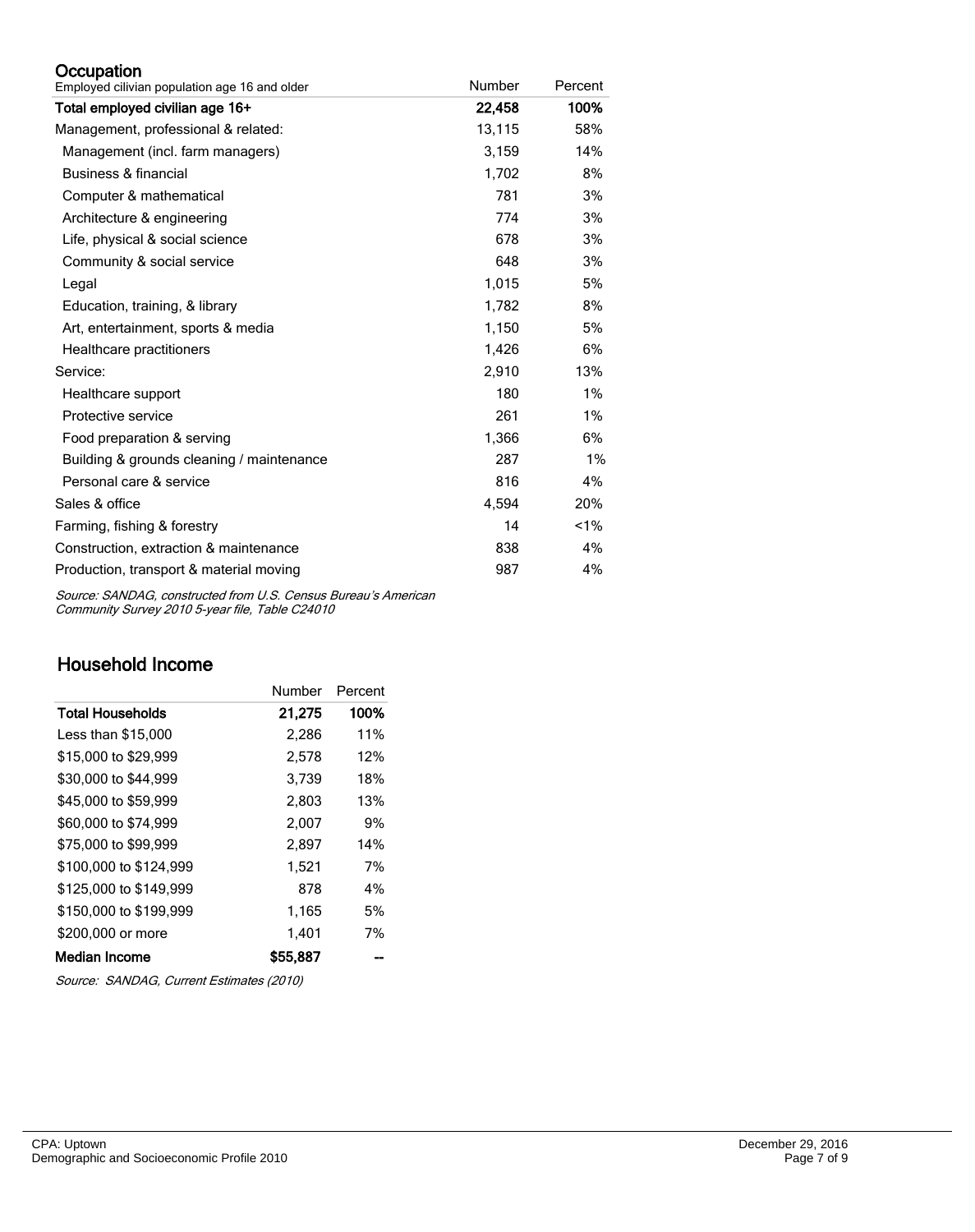| <b>Earnings and Income</b>                    | Number | Percent |
|-----------------------------------------------|--------|---------|
| <b>Total households</b>                       | 21,275 | 100%    |
| With earnings                                 | 17,316 | 81%     |
| With wage and salary income                   | 16,104 | 76%     |
| With self-employment income                   | 3,165  | 15%     |
| With interest, dividend, or net rental income | 6,395  | 30%     |
| With Social Security income                   | 4,392  | 21%     |
| With Supplemental Security income             | 717    | 3%      |
| With public assistance income                 | 139    | 1%      |
| With retirement income                        | 2,522  | 12%     |
| With other types of income                    | 2.056  | 10%     |

Note: "Earnings" is the sum of households with wage and salary income and/or self-employment income. Also, a household may have more than one income. Therefore, subsets will not sum to the total.

Source: SANDAG, constructed from U.S. Census Bureau's American Community Survey 2010 5-year file, Table B19051 - B19060

#### Ratio of Income to Poverty Level

Population for whom poverty status is determined

|               | Number | Percent |
|---------------|--------|---------|
| Total         | 37,218 | 100%    |
| Under .50     | 2,160  | 6%      |
| .50 to .99    | 2.390  | 6%      |
| 1.00 to 1.24  | 1,301  | 3%      |
| 1.25 to 1.49  | 1.493  | 4%      |
| 1.50 to 1.84  | 1,821  | 5%      |
| 1.85 to 1.99  | 615    | 2%      |
| 2.00 and over | 27.438 | 74%     |

Source: SANDAG, constructed from U.S. Census Bureau's American Community Survey 2010 5-year file, Table C17002

#### Poverty Status

Population for whom poverty status is determined

|                      | Number | Percent |
|----------------------|--------|---------|
| Total                | 37,218 | 100%    |
| Above Poverty        | 32.668 | 88%     |
| <b>Below Poverty</b> | 4.550  | 12%     |

Source: SANDAG, constructed from U.S. Census Bureau's American Community Survey 2010 5-year file, Table B17010

# Poverty Status of Families by Family Type and Presence of Related Children Under 18

| . .<br>. .                                |                       |                  |                |       |                      |                 |       |                     |                |  |
|-------------------------------------------|-----------------------|------------------|----------------|-------|----------------------|-----------------|-------|---------------------|----------------|--|
|                                           | <b>Total Families</b> |                  |                |       | <b>Above Poverty</b> |                 |       | <b>Below Povery</b> |                |  |
|                                           | Total                 | With<br>Children | No<br>Children | Total | With<br>Children     | No.<br>Children | Total | With<br>Children    | No<br>Children |  |
| <b>Total Familes</b>                      | 5,954                 | 1,897            | 4,057          | 5,752 | 1,825                | 3.927           | 202   | 72                  | 130            |  |
| Married couple family                     | 4,747                 | .258             | 3,489          | 4.595 | 1.228                | 3,367           | 152   | 30                  | 122            |  |
| Male householder, no<br>wife present      | 551                   | 210              | 341            | 533   | 192                  | 341             | 18    | 18                  | 0              |  |
| Female householder,<br>no husband present | 656                   | 429              | 227            | 624   | 405                  | 219             | 32    | 24                  | 8              |  |